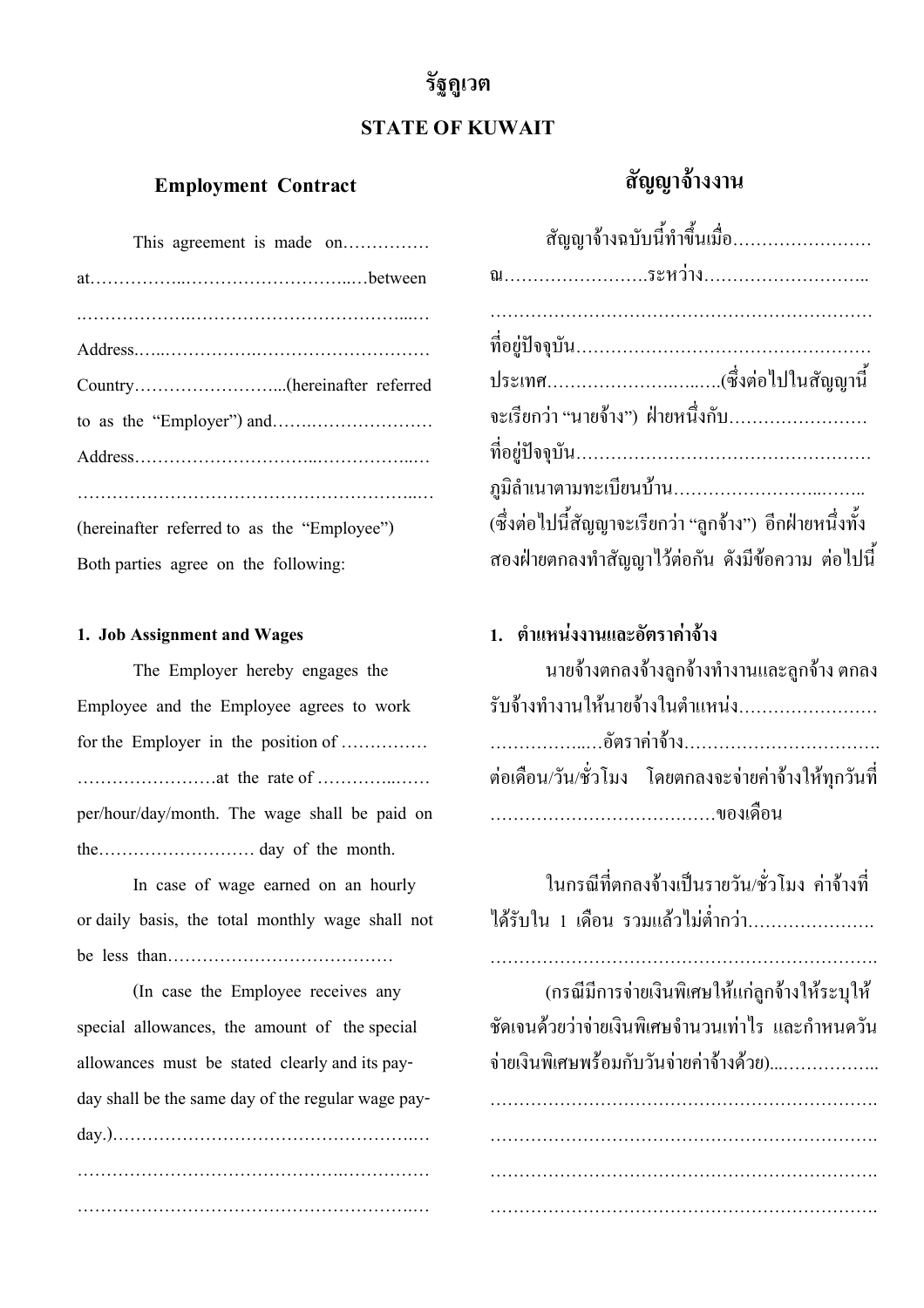### **2. Duration of Contract and Work Site**

The duration of the contract is for………………month/year (s) starting on the day of the Employee's arrival in (country) ……….………..and the work site is at…….…..

The contract shall be extended upon mutual agreement between the Employer and the Employee.

### **3. Probation Period**

In conformity with the local labour law, the Employee shall work on probation for a period of…………………………………..days (according to local labour law), starting from the first day of work.

If the Employer should find during the probation period that the Employee is not qualified for the job assigned, the Employer may either offer the Employee the other appropriate job or position with the consent of the Employee, or cancel the contract and repatriate the Employee to his domicile in Thailand.

### **4. Working Hours**

The working hours shall not exceed…… …………..hours per day in 6 days per week.

# **2. ระยะเวลาการจางและสถานที่ทํางาน**

| ระยะเวลาการจ้างมีกำหนดปี/เดือน            |  |
|-------------------------------------------|--|
| เริ่มตั้งแต่วันที่ลูกจ้างเดินทางถึงประเทศ |  |
|                                           |  |
|                                           |  |
|                                           |  |
| การต่อระยะเวลาของสัญญานี้สามารถจะทำใด้    |  |

### **3. ระยะเวลาการทดลองงาน**

ระยะเวลาทดลองงานจะมีกําหนด………….วัน (ตามกฎหมายแรงงานท องถิ่นของแตละประเทศ) นับ  $\ddot{\phantom{a}}$ ตั้งแตวันที่ลูกจ างเริ่มทํางาน 

ในระหว่างการทดลองงาน หากนายจ้างพิจารณา แล้วเห็นว่าลูกจ้างไม่เหมาะสมกับงาน นายจ้างมีสิทธิ์ที่  $\overline{\phantom{a}}$ ็  $\overline{a}$ จะเปลี่ยนตำแหน่งงานหรือหน้าที่ที่เหมาะสม และโดย  $\overline{\phantom{a}}$ ความยินยอมของลูกจ าง หรือบอกเลิกสัญญานี้และสง ֖֖֚֚֚֚֚֚֚֚֚֡֝֝<br>֧֖֖֧֚֚֚֚֚֚֚֚֚֚֚֚֚֚֚֚֚֚֚֚֝֝֝<br>֧֚֝ ตัวลูกจ างกลับยังภูมิลําเนาเดิมได  $\overline{\phantom{a}}$ 

# **4. ชั่วโมงการทํางาน**

ชั่วโมงทำงานปกติไม่เกิน……………………. ชั่วโมงตอวัน และใน 1 สัปดาหทํางาน 6 วัน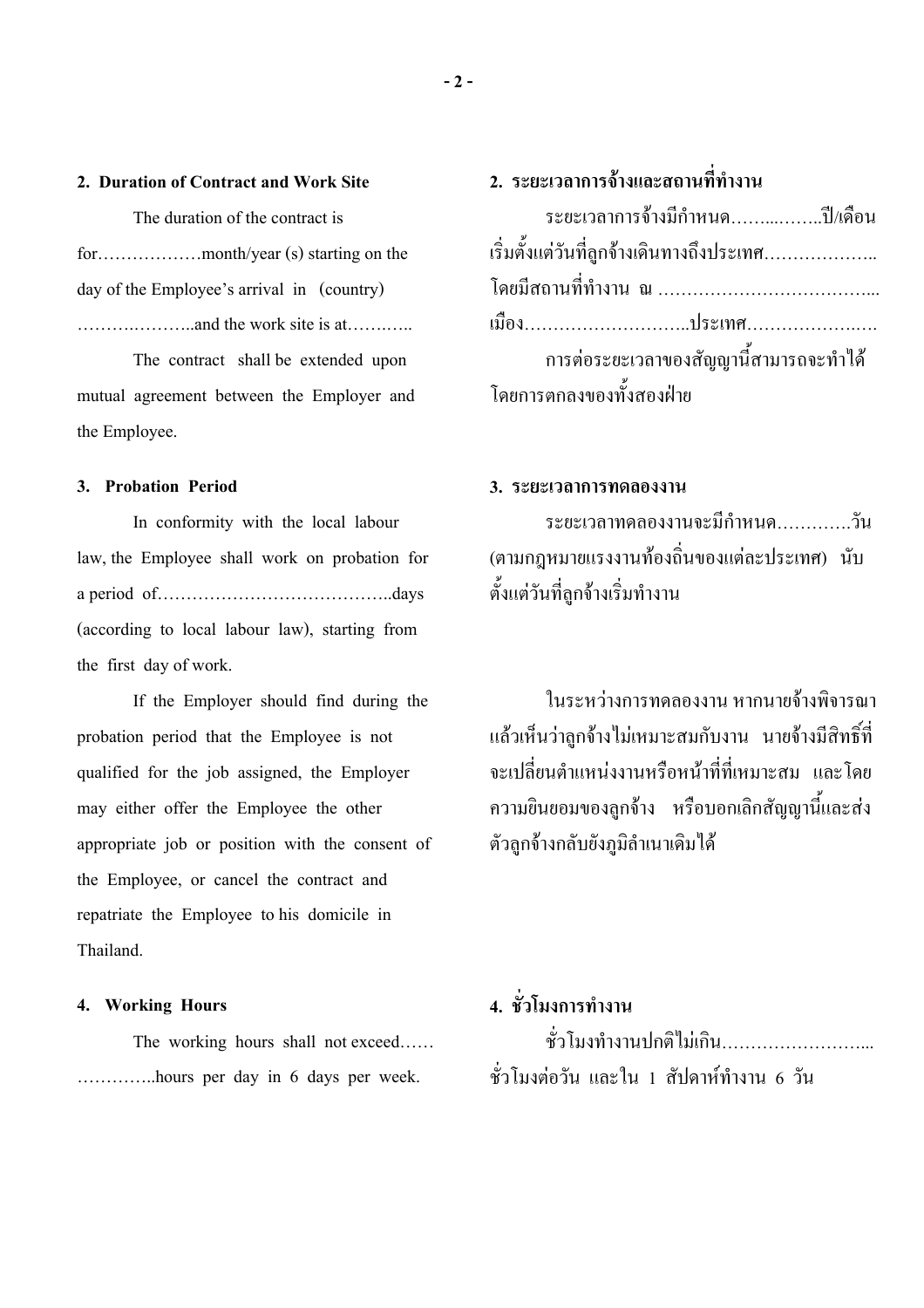#### **5. Holiday and Leave**

5.1 The Employer shall arrange for the Employee ………………..day(s) off weekly with regular pay.

5.2 The Employer shall arrange for the Employee public holidays with pay

for……………………days per year.

5.3 The Employee shall be entitled to annual leave of…………….. ……………...days with pay when completing one year employment.

### **6. Overtime and Holiday Payment**

6.1 If the Employee works more than the usual hours on the regular work day, the Employee shall be paid extra for overtime by the Employer at the rate of…………………… ……………………per hour (not less than the minimum rate prescribed by the local labour law).

6.2 If the Employee works on holidays, the Employee shall be paid extra for overtime by the Employer at the rate of………..……… per hour/day (not less than the minimum rate prescribed by the local labour law).

### **7. Food**

The Employer shall provide to the Employee three meals a day free of charge or food allowances of………………per day/month.

### **5. วันหยุด**

5.1 นายจ้างต้องจัดให้ลูกจ้างมีวันหยุดประจำ  $\overline{\phantom{a}}$  $\overline{a}$ ֖֖֚֚֚֚֚֚֚֚֚֚֚֡֝֝<br>֧֖֖֧֖֧֧֚֚֚֚֚֚֚֚֚֚֚֚֚֚֚֚֚֚֚֚֚֚֚֚֝֝֝֝<br>֧֚֚֚֝ สัปดาห์โดยใด้รับค่าจ้างสัปดาห์ละ………………… วัน

5.2 นายจ้างต้องจัดให้ลูกจ้างมีวันหยุดตาม  $\overline{\phantom{a}}$  $\overline{a}$  $\overline{a}$ ประเพณีท องถิ่นโดยได รับคาจ างปละ………………วัน  $\overline{a}$ 

5.3 เมื่อลูกจ้างทำงานครบ 1 ปี นายจ้างตกลง  $\overline{\phantom{a}}$ จัดให้ลูกจ้างหยุดพักผ่อนประจำปี โดยใด้รับค่าจ้างเป็น<br>เวลา………………………วัน  $\overline{a}$ 

## **6. คาลวงเวลาและคาจางในวันหยุด**

6.1 ถ้านายจ้างให้ลูกจ้างทำงานเกินเวลาทำงาน  $\ddot{\phantom{a}}$  $\overline{\phantom{a}}$ ปกติ นายจ้างต้องจ่ายค่าล่วงเวลาให้ลูกจ้างในอัตรา......  $\ddot{\phantom{a}}$ ……………….…..(ไมน อยกวาอัตราที่กฎหมายแรงงาน  $\ddot{\phantom{a}}$ ท องถิ่นกําหนด)  $\overline{a}$ 

6.2 ถ้านายจ้างให้ลูกจ้างทำงานในวันหยุด  $\ddot{\phantom{a}}$  นายจ้างต้องจ่ายค่าจ้างในวันหยุดให้ลูกจ้างในอัตรา…….  $\overline{a}$  $\overline{a}$ ………………….(ไมน อยกวาอัตราที่กฎหมายแรงงาน  $\ddot{\phantom{a}}$ ท องถิ่นกําหนด)  $\overline{a}$ 

#### **7.อาหาร**

นายจ างตกลงจัดอาหารให ลูกจ างทุกวัน วันละ  $\overline{\phantom{a}}$  $\overline{\phantom{a}}$ 3 มอื้ โดยไมคิดมูลคาหรือจายคาอาหารให ลูกจ างเป นเงินสดในอัตรา……………..……………..ตอวัน/เดือน

**- 3 -**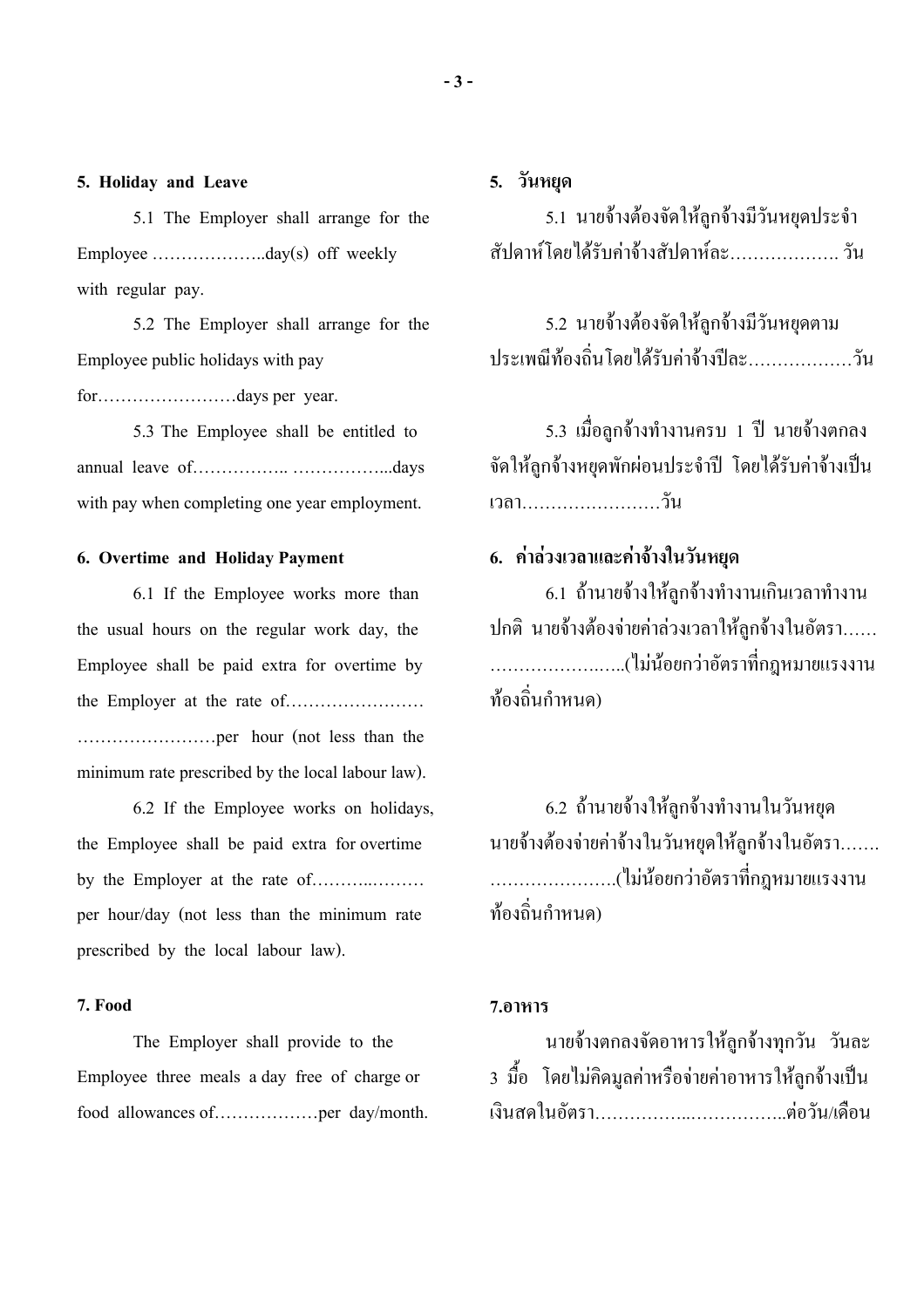### **8. Accommodation**

The Employer shall provide the Employee with safe and hygenic accommodation free of charge during the term of contract.

### **9. Medical Treatment**

In the event of the Employee's accident caused by work or any case of illness during the period of the contract, the Employer shall pay for or provide all necessary medical treatment free of charge to the Employee and in the meantime, the Employer shall pay for regular wage and compensation to the Employee on terms not less than required by the local labour law.

In the event of death of the Employee, the Employer shall bear all expenses incurred in repatriating the Employee's corpse and belongings to his domicile in Thailand.

### **10. Travel and Transportation**

The Employer shall pay for the travel cost of ………………………….. from Thailand to ……………………….as well as arrange for the Employee's transportation to the Employee's residence. The Employer shall also pay for the return travel cost of……………………… to Thailand in all cases, except that the Employee is at fault or terminates the contract.

# **8. ที่พัก**

นายจ างตกลงจัดที่พักอาศัยที่ปลอดภัยและถูก ֖֖֚֚֚֚֚֚֚֚֚֚֚֡֝֝<br>֧֖֖֧֖֧֧֚֚֚֚֚֚֚֚֚֚֚֚֚֚֚֚֚֚֚֚֚֚֚֚֝֝֝֝<br>֧֚֚֚֝ สุขลักษณะให แกลูกจ าง โดยไมคิดมูลคาตลอดระยะ  $\overline{\phantom{a}}$ เวลา ตามสัญญานี้

### **9. คารักษาพยาบาล**

นายจ างตกลงจัดให มีหรือจายคารักษาพยาบาล  $\overline{a}$ แก่ลูกจ้างตลอดระยะเวลาของสัญญา ทั้งในกรณีประสบ อันตรายเนื่องจากการทำงาน และกรณีเจ็บป่วยอื่นตลอดจน จ่ายค่าจ้างระหว่างพักรักษาตัวและค่าทดแทนตามกฎหมาย ֖֖֖֚֚֚֚֚֚֚֚֡֝֝<br>֧֚֚֝<br>֧֖֖֖֖֚֚֚֚֚֚֚֚֝֝֝֝֝<u>֚</u> แรงงานท องถิ่น  $\ddot{\phantom{a}}$ 

ในกรณีที่ลูกจ้างเสียชีวิตและต้องนำศพกลับ  $\ddot{\phantom{a}}$ ประเทศไทย ให้นายจ้างรับผิดชอบค่าใช้จ่ายในการ  $\overline{\phantom{a}}$ ส่งศพและทรัพย์สินต่าง ๆ ของลูกจ้างกลับภูมิลำเนา  $\ddot{\phantom{a}}$ 

### **10. คาเดินทาง**

| นายจ้างตกลงเป็นผู้จ่ายค่าโดยสาร                      |
|------------------------------------------------------|
|                                                      |
| จัดพาหนะรับส่งถูกจ้างจนถึงที่พัก และจ่ายค่าโดยสาร    |
| กลับประเทศไทยให้แก่ ลูกจ้างทุกกรณี                   |
| ยกเว้นกรณีที่เป็นความผิดของลูกจ้างหรือลูกจ้างบอกเลิก |
| สัญญา                                                |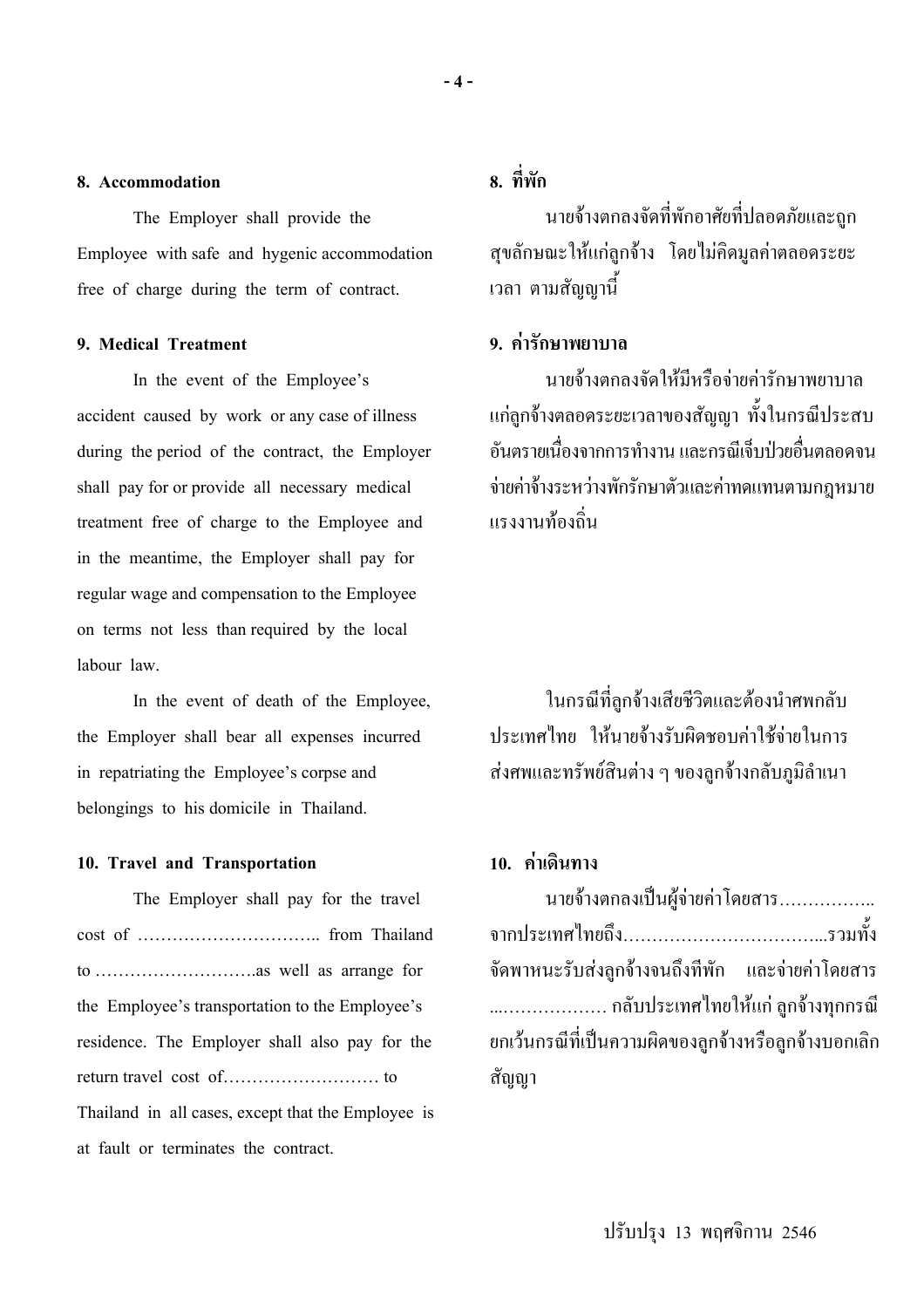### **11. Obligation**

11.1 The Employee shall abide by the rules and regulations of the Employer's company stipulated in conformity with the local labour law, and shall respect the local traditions and customs.

11.2 The Employee shall work only for the Employer's company.

11.3 The Employee shall not be engaged in any protest or demonstration for illegal activities.

### **12. Termination of the Contract**

12.1 In case the Employer terminates the contract, the Employer shall give one month notice to the Employee, or pay one month wage in lieu of giving notice, or otherwise act in conformity with the local labour law. The Employer shall thereby pay for the cost of the return travel of the Employee to Thailand.

12.2 In case the Employee terminates the contract, the Employee shall give one month notice to the Employer and shall pay for his own expenses in the return travel to Thailand.

### **11. ขอบังคับ**

11.1 ลูกจ างต องเชื่อฟงและปฏิบัติตามกฎข  $\overline{a}$  $\overline{a}$  $\overline{a}$ ี 11.1 ลูกจ้างต้องเชื่อฟังและปฏิบัติตามกฎข้อ<br>บังคับของบริษัทนายจ้าง ซึ่งกำหนดขึ้นภายใต้เงื่อนไข ֖֖֚֚֚֚֚֚֚֚֚֡֝֝<br>֧֖֖֧֚֚֚֚֚֚֚֚֚֚֚֚֚֚֚֚֚֚֚֚֝֝֝<br>֧֚֝ กฎหมายท องถิ่น และให ความเคารพตอขนบธรรมเนียม ֖֚֚֚֚֚֡<br>֧֚֚֝ ประเพณีท องถิ่น  $\ddot{\phantom{a}}$ 

11.2 ลูกจ้างต้องทำงานให้กับนายจ้างเท่านั้นไม่  $\overline{a}$ ֖֚֚֚֚֚֡<br>֧֚֚֝ ไปทํางานให กับบุคคลอื่น

11.3 ลูกจ างต องไมกระทําการใด ๆ ในลักษณะ  $\overline{a}$ ชุมนุมประท วงหรือรวมตัวกระทําการในสิ่งที่ผิดกฎหมาย

## **12. การบอกเลิกสัญญา**

12.1 กรณีนายจ างประสงคบอกเลิกสัญญา นาย จ้างต้องบอกกล่าวให้ลูกจ้างทราบล่วงหน้า 1 เดือน หรือ  $\overline{a}$  $\overline{a}$  $\overline{\phantom{a}}$  $\overline{\phantom{a}}$ จ่ายเงินค่าจ้าง 1 เดือนแทนการบอกเลิกสัญญาหรือให้  $\overline{\phantom{a}}$ เป็นตามกฎหมายแรงงานท้องถิ่นและนายจ้างต้องจ่ายค่า  $\ddot{\phantom{a}}$  $\overline{a}$ ֖֚֚֚֚֚֡<br>֧֚֚֝ เดินทางกลับประเทศไทยให้แก่ลูกจ้าง  $\overline{\phantom{a}}$ 

12.2 กรณีลูกจ้างประสงค์บอกเลิกสัญญาลูกจ้าง  $\overline{\phantom{a}}$ ต้องบอกกล่าวให้นายจ้างทราบล่วงหน้า 1 เดือน และ  $\ddot{\phantom{a}}$ ֖֖֚֚֚֚֚֚֚֚֚֡֝֝<br>֧֖֖֖֪ׅ֦֧֚֚֚֚֚֚֚֚֚֚֚֚֚֚֚֚֚֚֚֚֚֚֚֝֝֝֝֡<br>֧֪֚֝  $\overline{\phantom{a}}$ ต องจายคาเดินทางกลับประเทศไทยด วยตนเอง  $\ddot{\phantom{a}}$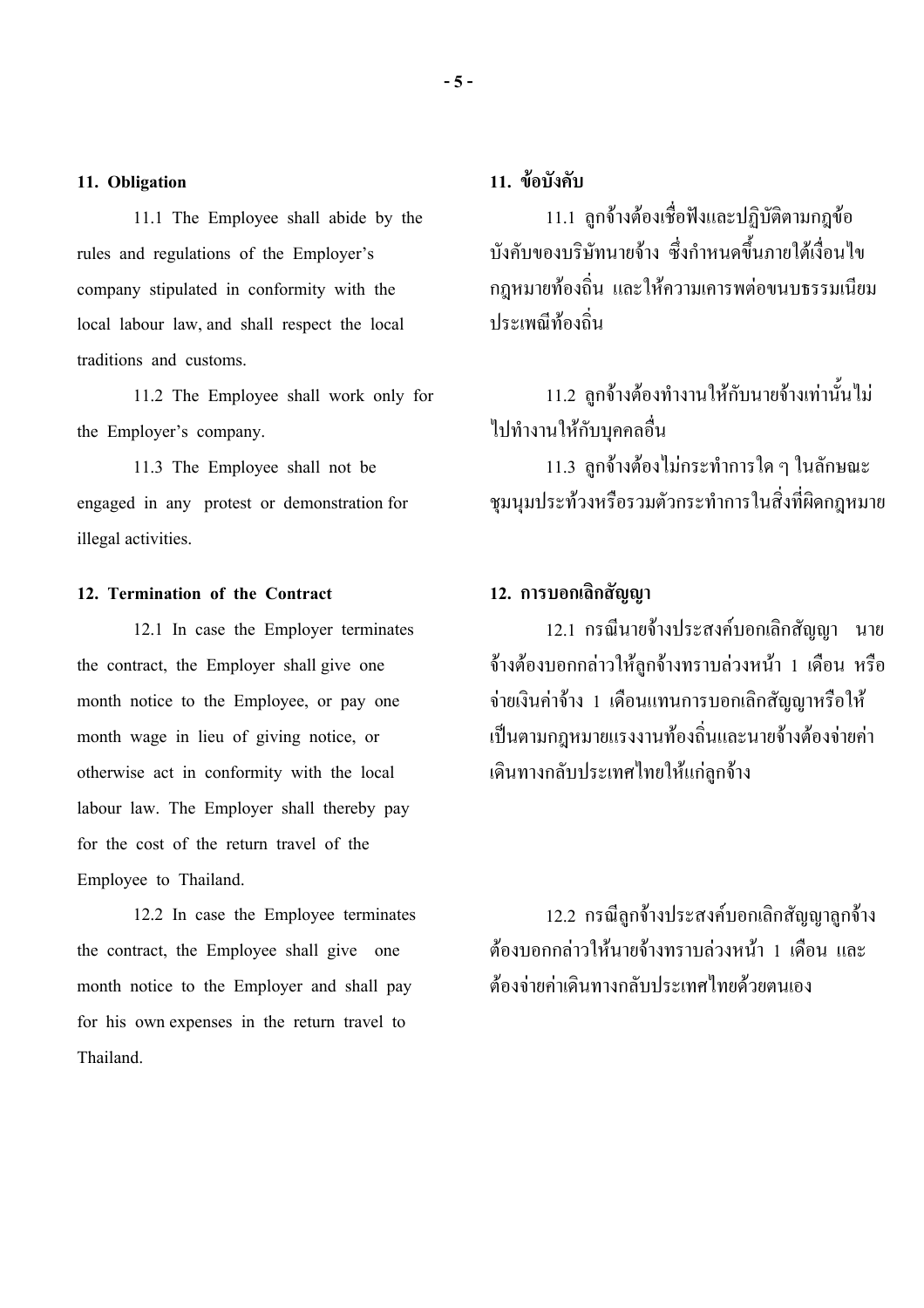#### **13. Others**

13.1 The Employer shall pay for all fees and expenses incurred on the acquisition of work permit for the Employee in accordance with the local regulations.

13.2 The Employer shall provide or pay for all tools, license and/or fees to the Employee which necessary to his work.

13.3 In the event of natural disaster, riot, battle or war, the Employer shall evacuate the Employee to the safe area, and if the situation is no longer conducive for the continuity of work, the Employer shall repatriate the Employee and shall pay for all expenses of the repatriation.

13.4 Other conditions not mentioned in this contract shall be in accordance with the stipulations of the local labour law.

13.5 In case the Employer fails to implement any of the conditions agreed in this contract, in full or in part, the Employer shall be responsible for all the losses incurred to the Employee.

# **13. อื่น ๆ**

13.1 นายจ างตกลงออกคาธรรมเนียม และ  $\overline{a}$ คา ใช จายทั้งหมดเกี่ยวกับการยื่นคําขออนุญาตและการ อนุญาตให้ลูกจ้างทำงานตามระเบียบของทางการท้องถิ่น  $\overline{a}$  $\ddot{\phantom{a}}$ 

13.2 นายจ้างต้องจัดหาหรือออกค่าใช้จ่ายในส่วน  $\overline{\phantom{a}}$  $\ddot{\phantom{a}}$ ที่เป็นเครื่องมือ ใบอนุญาตและ/หรือค่าธรรมเนียมใด ๆ ที่จำเป็นต่อการทำงานในตำแหน่งที่ลูกจ้างได้รับมอบหมาย ֘֒ 13.3 นายจ้างจะต้องอพยพลูกจ้างไปอยู่ในสถาน  $\overline{a}$ ที่ปลอดภัย เมื่อเกิดวิกฤตการณ เชน ภัยธรรมชาติ การ จลาจล การสู รบ หรือการสงคราม และถ าสถานการณ ใม่เอื้ออำนวยให้ทำงานต่อไป นายจ้างต้องส่งลูกจ้างกลับ  $\overline{a}$ ประเทศไทย โดยนายจ้างเป็นผู้ออกค่าใช้จ่ายทั้งหมด

13.4 เงื่อนไขอื่นที่มิได ระบุในสัญญานี้ ใหเป นไปตามกฎหมายแรงงานท ใปตามกฎหมายแรงงานท้องถิ่น

13.5 ในกรณีที่นายจ้างไม่ปฏิบัติตามเงื่อนไขแห่ง สัญญานี้ข้อหนึ่งข้อใด หรือปฏิบัติไม่ครบถ้วนตามเงื่อน  $\ddot{\phantom{a}}$  $\overline{\phantom{a}}$ ไขแหงสัญญานี้ นายจ างยินยอมรับผิดในความ เสียหาย  $\overline{a}$ ที่เกิดขึ้นแก่ลูกจ้างทุกประการ ֖֖֚֚֚֚֚֚֚֚֚֡֝֝<br>֧֖֖֖֪ׅ֦֧֚֚֚֚֚֚֚֚֚֚֚֚֚֚֚֚֚֚֚֚֚֚֚֝֝֝֝֡<br>֧֪֚֝